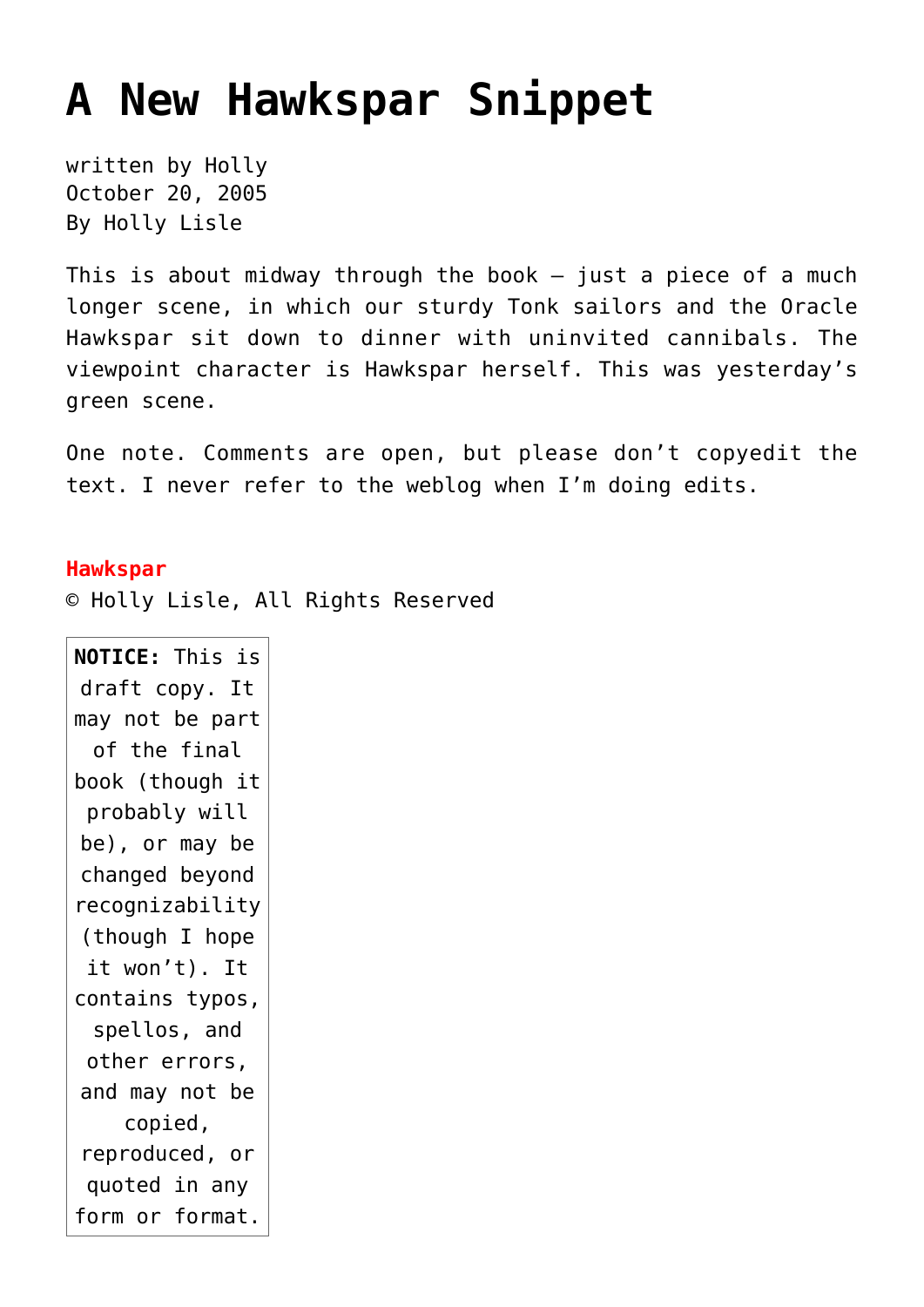The Iage came to us in moonless dark, silent as ghosts in the wind, sliding in their longboats up to the ship, grappling their way over the sides, landing on our darkened deck in bare feet.

They had thought to come unnoticed, to slay us as we slept, to take the ship and all on it as their spoils.

We met them with the formal ceremony of the Iage negotiators with a table and benches on the deck, with the ship's officers and me gathered around it, with tea and ale and food spread on the table, because to negotiate with the Iage, first the would-be negotiators had to provide a banquet. The cook and his assistants had labored in the galley for the better part of two bells, getting everything right. I told them which foods could be included in the treat, and which could not. Thus, pork and fowl were present, and smoked and dried and pickled fish, but beef and cheese forbidden. Ale made without grapes they could serve, but any fruit of the grape was hidden well away. We offered breads both leavened and unleavened, and beans spiced to ferocious hotness — a specialty of the cook's and a favorite of Aaran's, he assured me.

The beans were a hidden bit of tactical superiority. I had thought I'd die eating them — I'd mistaken them for food when in fact they were clearly the invention of some vile demon. Yet the captain and his men ingested them without a whimper.

This they could use against the Iage. Beans were a much favored Iage food, and the Iage were of the belief that men proved their manhood by tests of courage and strength and the endurance of pain. I thought the beans would bring them to their knees faster than bouts of knife-wrestling on the afterdeck.

The captain rose as the ruffians climbed over the rails, and one of the captain's runners lit the lamps at table, revealing the fine feast that we had set for them.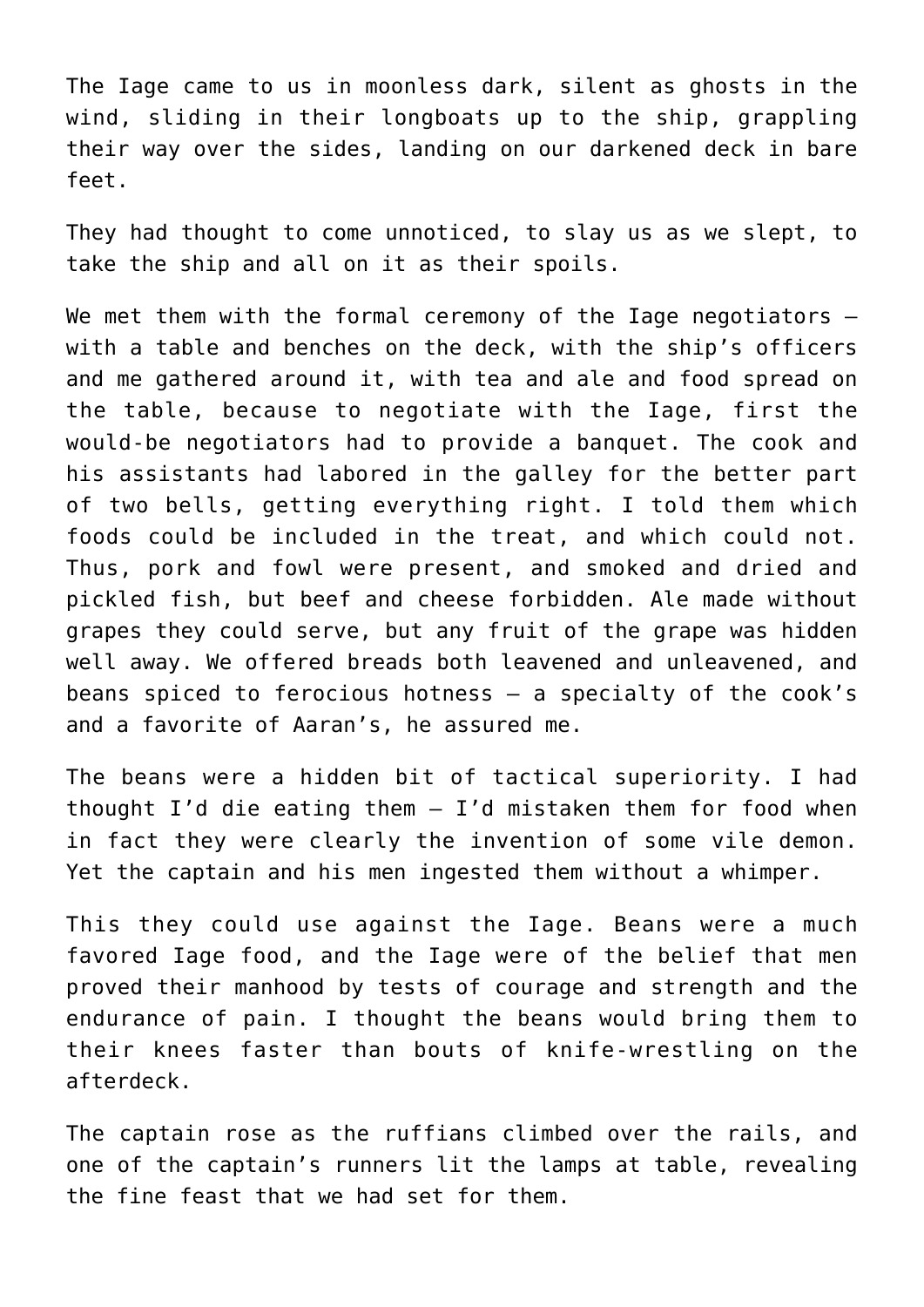The captain bowed, and I bowed. I said, "I, the Oracle Hawkspar, Eyes of War, late of the Citadel of the Ossalenes, greet you. My companion, Ship Captain and Hagedwar Master Tracker Aaran Donin av Savissha dryn Tragyn, offers you welcome aboard his ship."

They stood there, stripped to the waists and with their knives clamped in their teeth, surrounded by armed men with swords held at attention and by Seru Obsidian dressed all in black, and presented with very attractive banquet spread, and they assessed the situation quickly. They put their knives pointfirst into the captain's beautifully-scrubbed deck — I could feel him stiffen at my side as the blades thunked point down into the wood — and they bowed.

Their leader stepped forward. "We had not known such as yourself traveled these waters, Oracle," he said. He bowed deeply. "We have thought often of the Eyes of War; we would never have presented ourselves thus had we known you graced this ship."

I translated for the captain, then said, "I did not choose to make my passing through these waters a public matter. A war awaits me that I long to reach, and I have little time to tarry, no matter how fine the gifts offered."

I made a point of mentioning fine gifts. The Iage were used to paying quite well for their military information. Passage through their waters would be a small, almost disrespectful gift, compared to the hundred slaves they once gave the Citadel, or the trunks of gold and jewels. We'd take it, of course. But I did want to place them on a less-than-firm footing before negotiations started.

We sat at table. Rather, I sat first, then the leader of the Iage sat, then Aaran sat, then the Iage second sat. Everyone else stood around with weapons in hand, pretending that this was a social event instead of interrupted slaughter. It was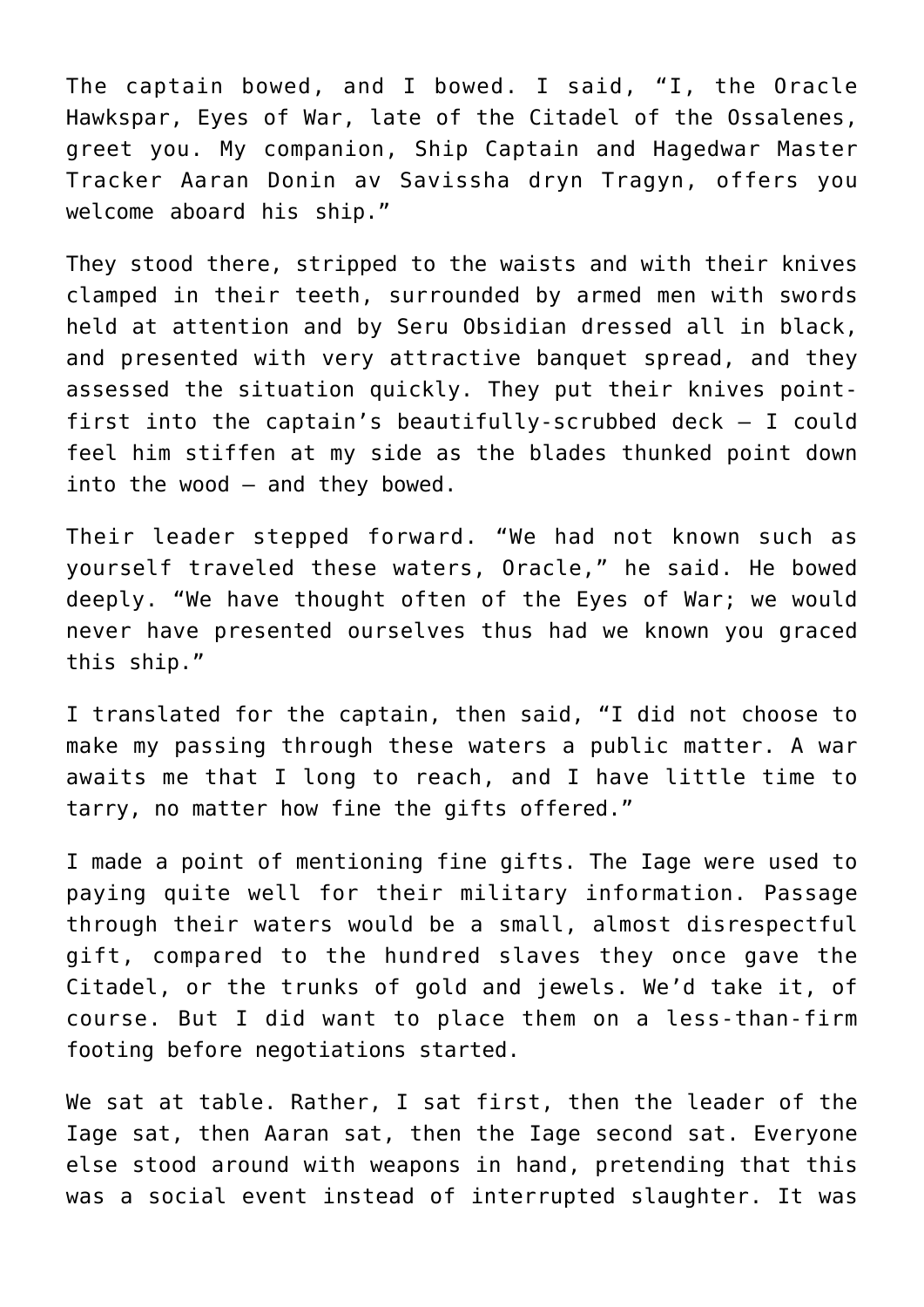the sort of meal that would give most people indigestion. And I knew the captain's pepper-devil beans were waiting.

The captain's kor daan and master of marines as well, Ermyk av Beyrkyn, served. We first received small bowls of pigs-foot jelly sweetened with fruit. Following that, eel soup and leeks, which I quite enjoyed. The cook had added bitters to the broth, and chervil, and I found it quite heartening. Following that, a baked sailfish stuffed with crab meat and seasoned with more of the cook's spices. Something about them stirred memories deep inside me. I could not say for certain that I remembered the food, but it seemed familiar.

Then a bread with oil and garlic and salt, baked to crispness. And then the beans.

I had been given different beans, and a kindness by the cook. He'd taken sympathy on the blisters on the roof of my mouth and assured me that he knew how to make beans that were not a weapon. And I had a bowl of those. I bit into them, and I swear, there were near as deadly as the beans I'd had three days before that had made me weep.

But no man of the Iage would be shamed if a woman — even an Oracle of the Eyes — were too weak to each such mighty food.

I sipped my tea and wished for more of the bread, which would have eased the pain somewhat, and vowed at my earliest opportunity to have a word with the cook about what was and what was not a lethal amount of hot pepper.

Meanwhile, however, the captain had started digging into his enormous bowl of beans like he had never seen food before. And the Iage chief and his second attacked theirs with equal enthusiasm. For about three bites.

Then the pain caught up with them, and first the chief and then his second put down their dippers. They sat with their faces turned toward the captain, watching him eating. One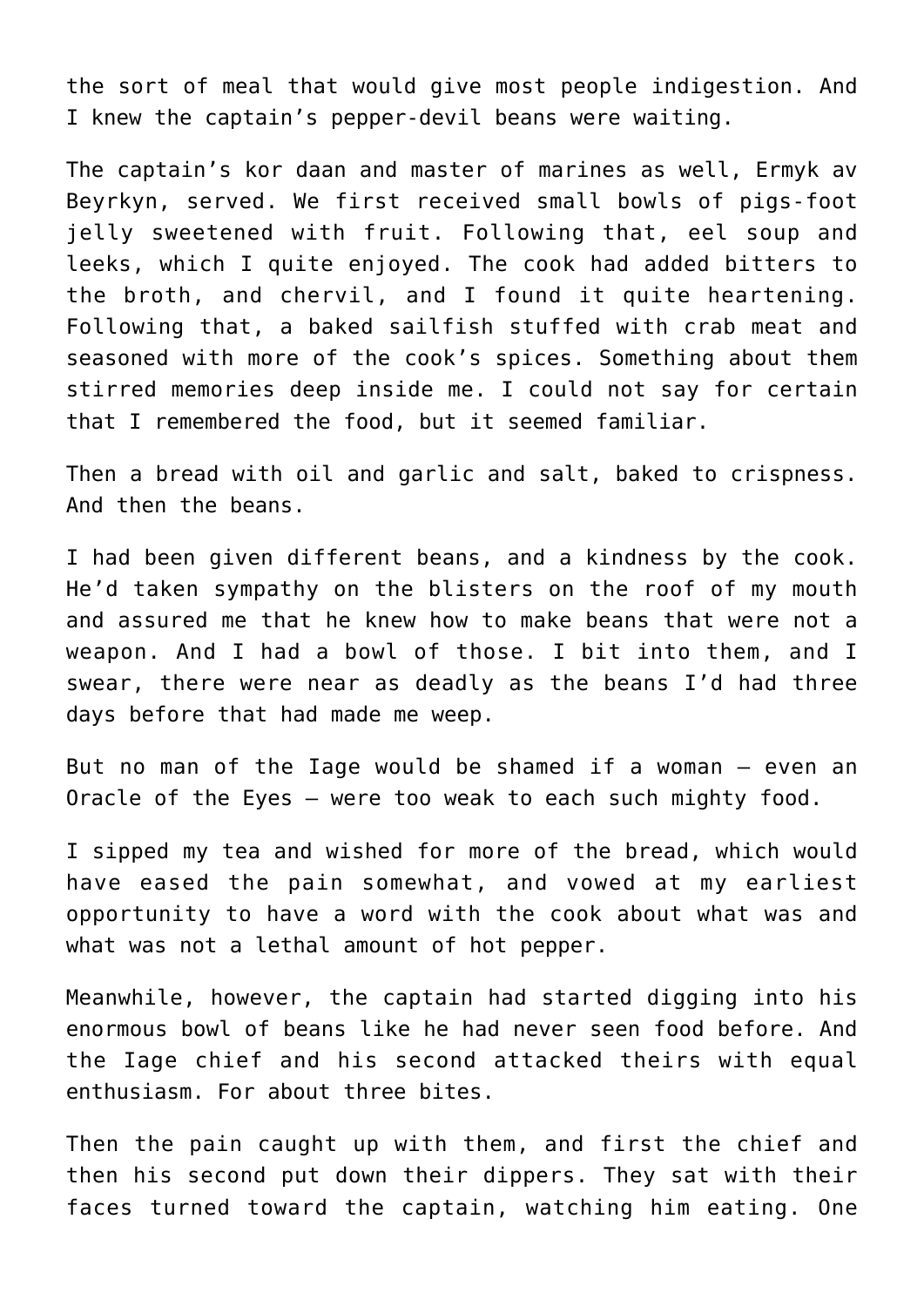mopped at his eyes with his napkin. The other drank all of his tea in a gulp, and handed his mug to Aaran's second for a refill.

"You are not eating your beans," the Iage chief said to me, his voice accusing.

"I am but a woman," I said, "and this dish is man food. I am not strong enough to eat it." It seems to me that if the enemy who has come to kill you suddenly hands you his knife, you should stick it into his ribs at the earliest opportunity, and then twist it a bit. So I did.

"Man food?"

I said, "Oh, for certain, good Chief. This is a courage food of the Tonk — a warrior's meal."

Aaran asked me what they were saying, and I translated. He nodded, and said, "Tell them I'm ready for a second helping. And that we have made enough that he and all his men, and I and all my men, will have some of this fine warrior fare together." He clapped his hands, and the cook and his assistants stepped onto the deck with a huge cooking vat of the beans, and ladles, and the square wooden bowls used aboard ship because they didn't slide on the square, raised-edge trays, and in truly bad seas, they almost never broke.

I translated quickly. The Iage chief and second turned their faces toward each other, and murmured an exchange that managed to sound panicked, but that was too quick and too low for me to catch.

Around me the rivers of time swirled and flowed, and I found myself at a splitting point in the river. "Careful now," I told the captain. "Neither you nor your men can mock them if they fail at this, or they will pull other weapons out of their clothes and we will all be dead before we can draw our next breath. They will eat, because they must. But — and I